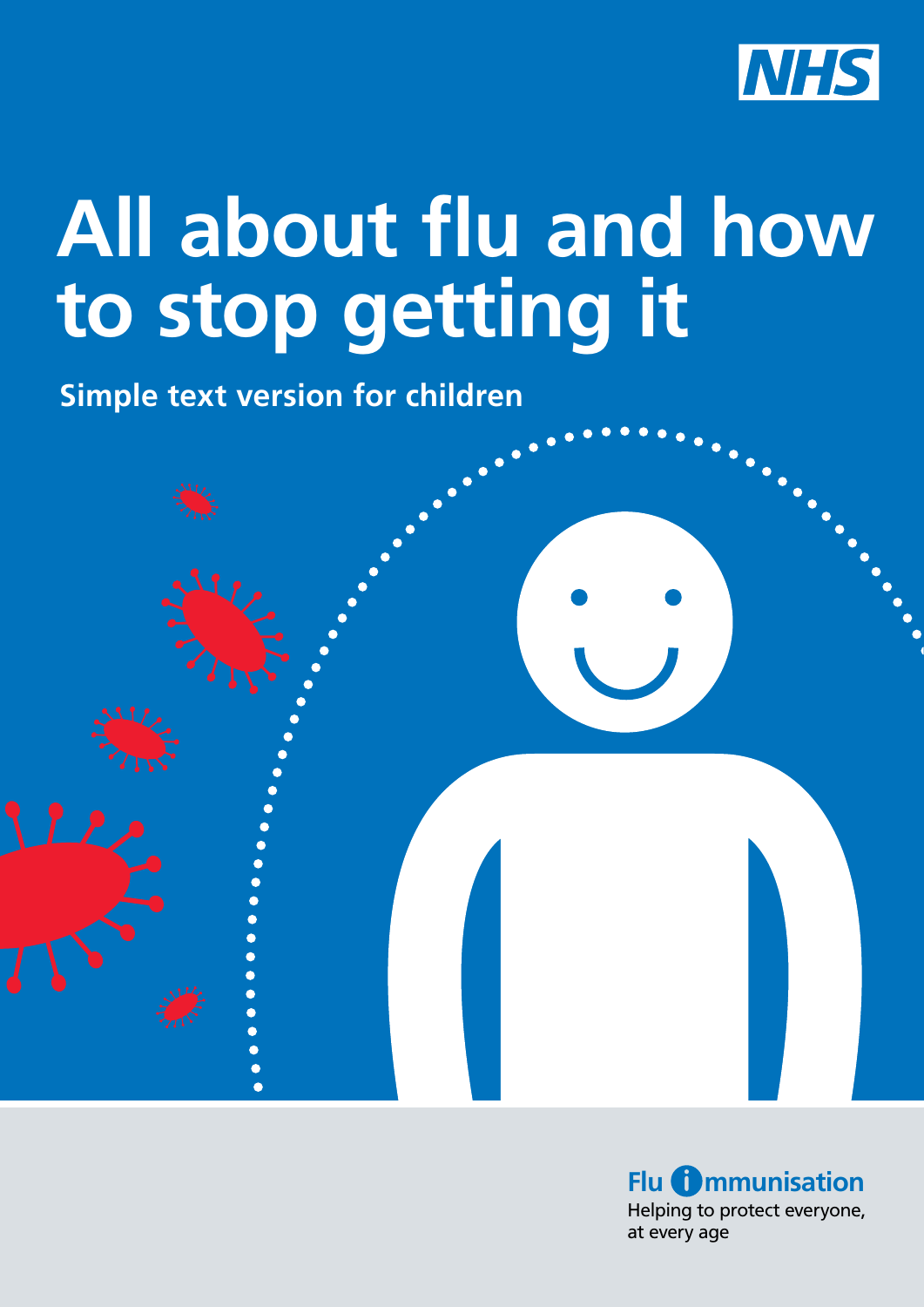# **Anyone can catch fu.** IMM POUL

## **Flu is caused by a bug called a**

**Flu can make you feel ill.**

**If you are very ill you might even need to go to hospital.** 

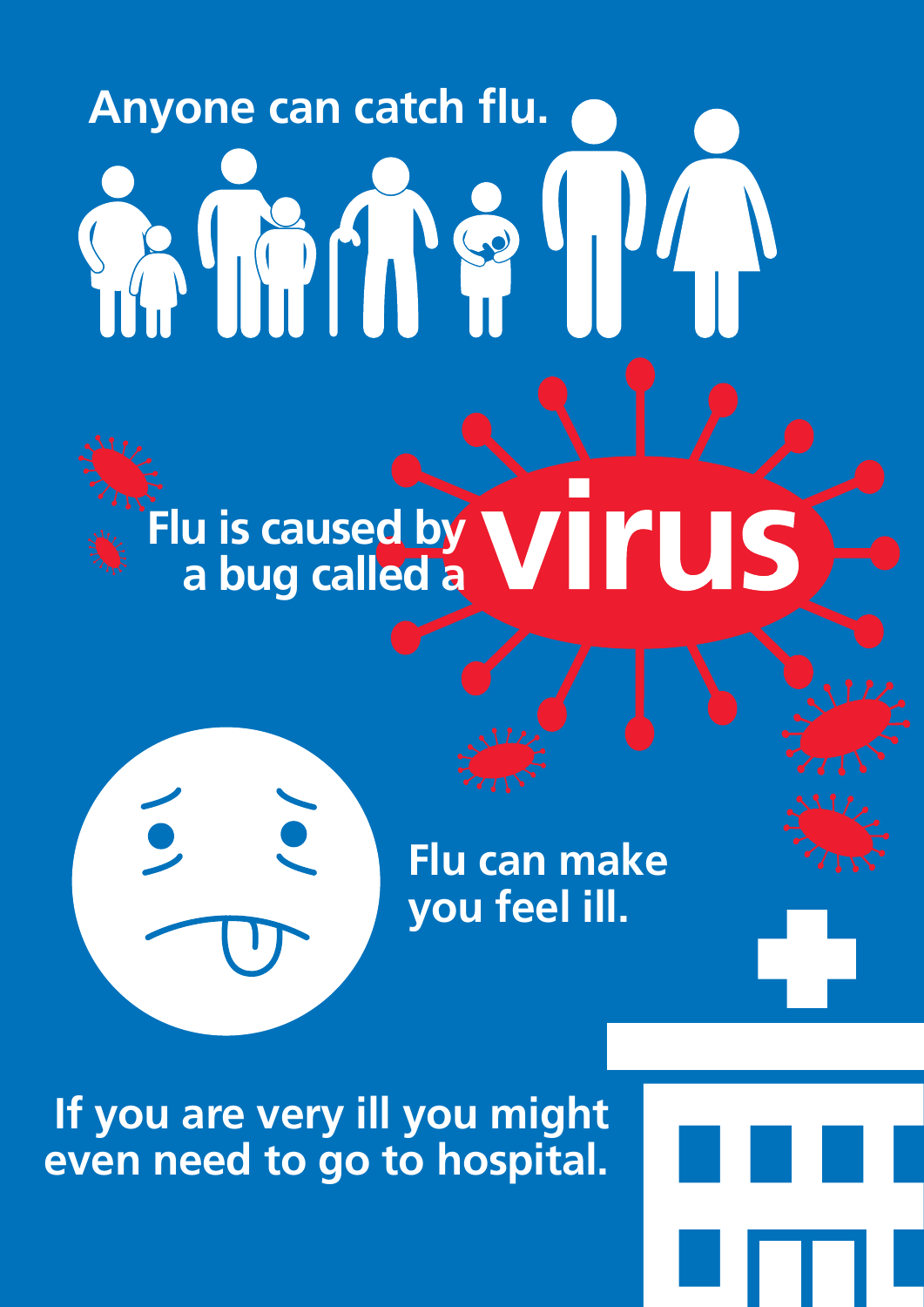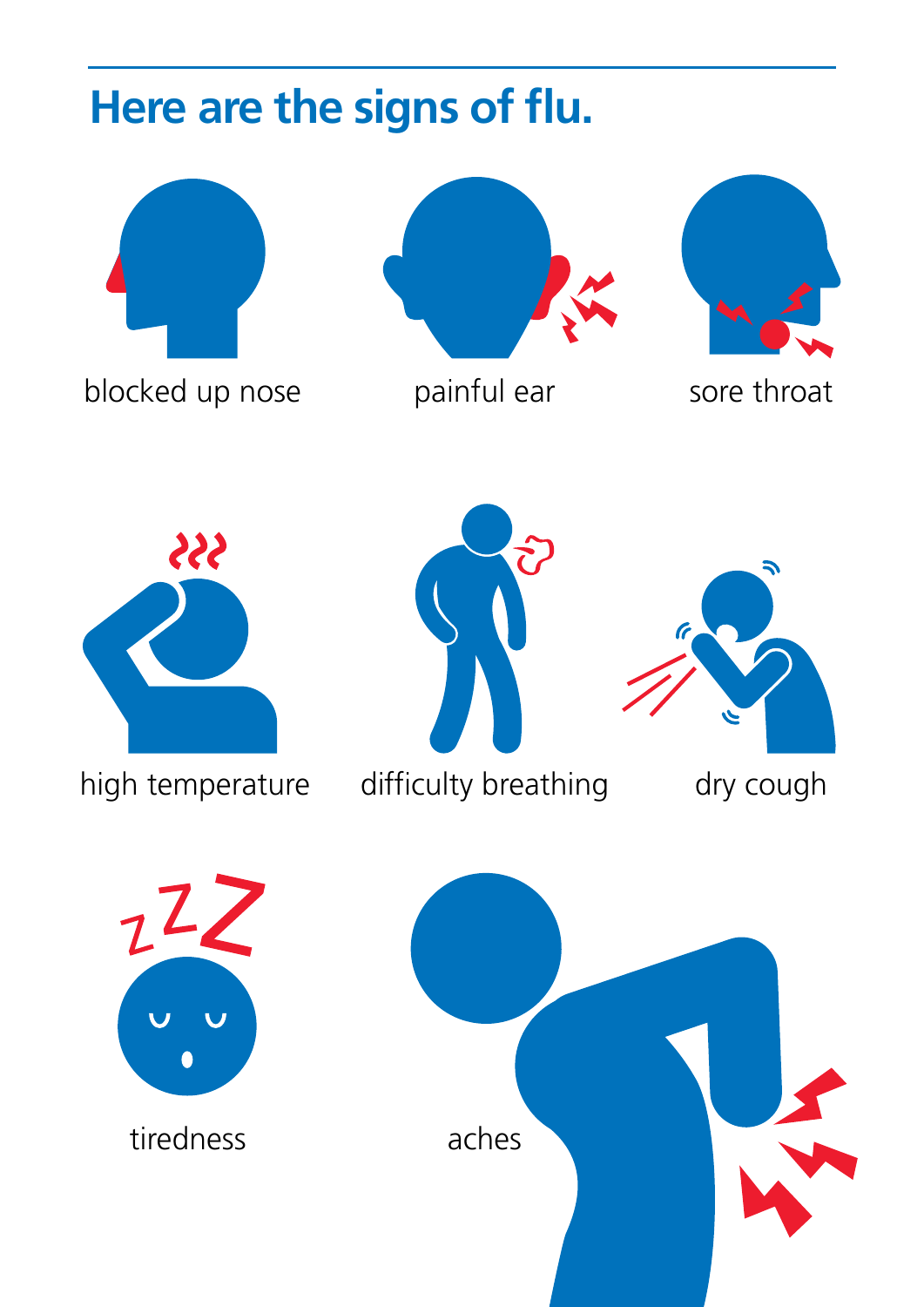

Having a vaccine can help stop you catching flu.

#### The vaccine is a small spray up the nose.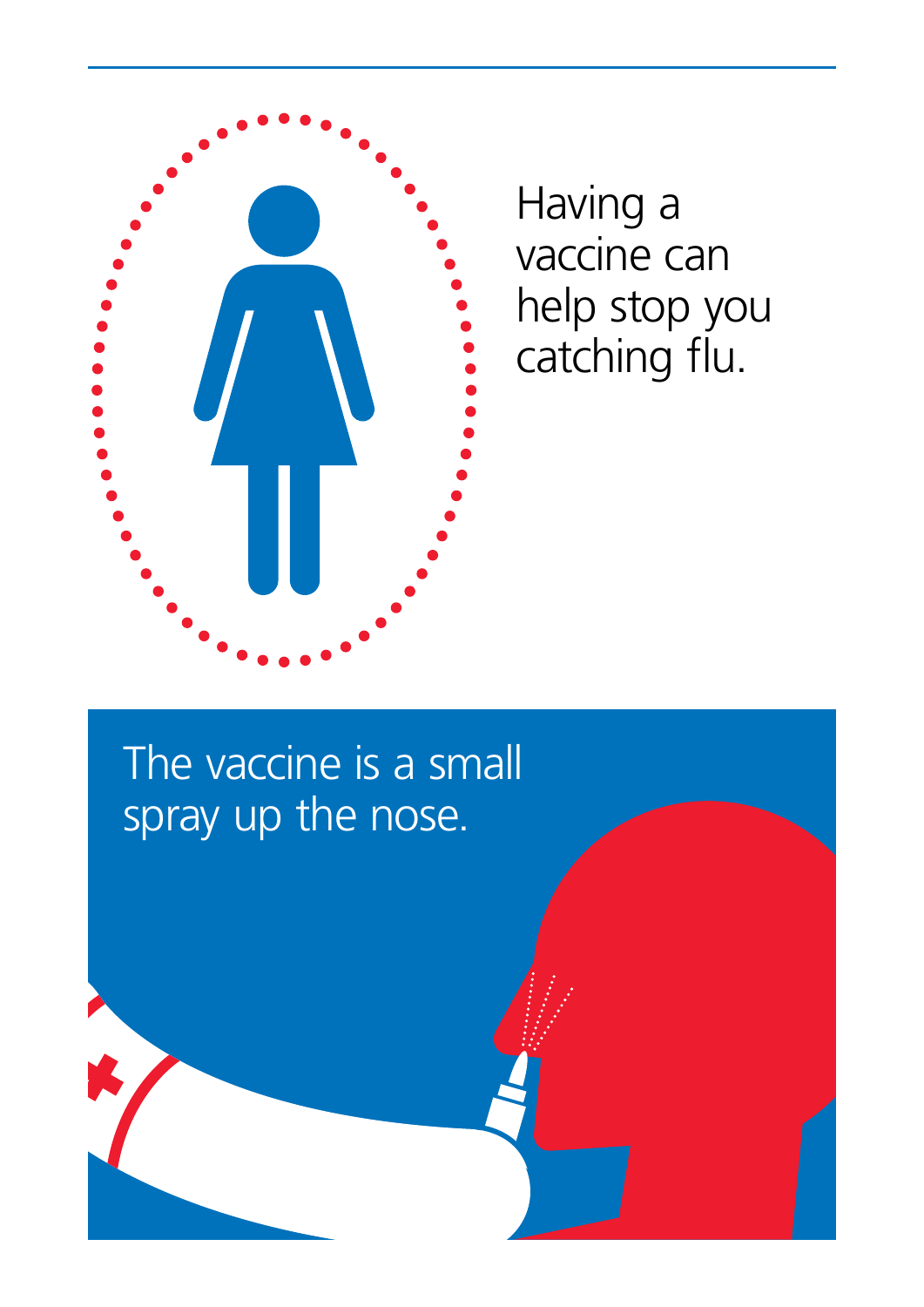## **The best time**  to have a flu **spray is in the autumn.**

You need a flu spray every year as flu can change each year.

## $\mathbf{T}$  $\mathbf{U}^-$ 2021 2022 2023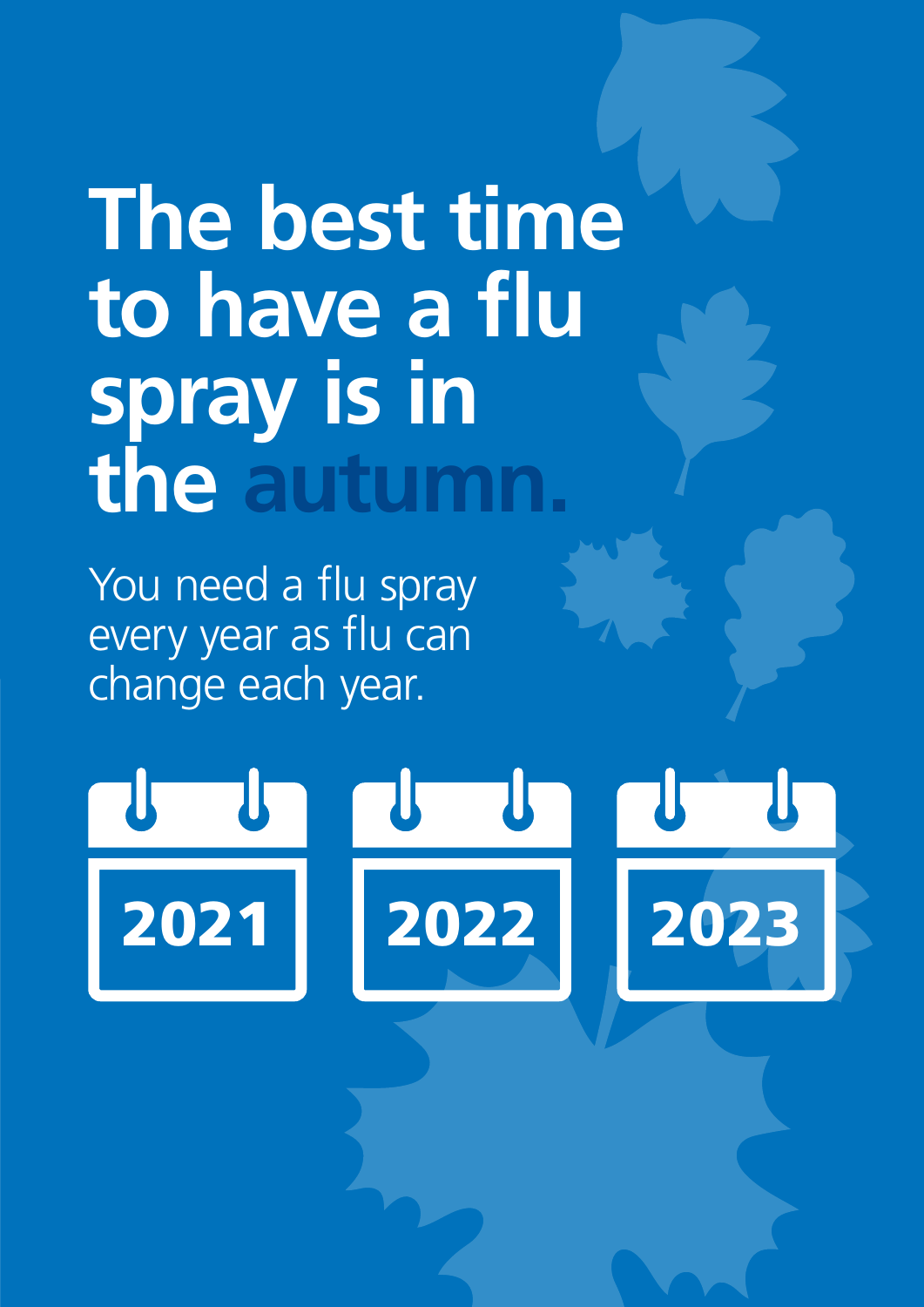#### **Will the nasal spray make me feel ill?** After a nasal spray you may:



This will go away in a few days.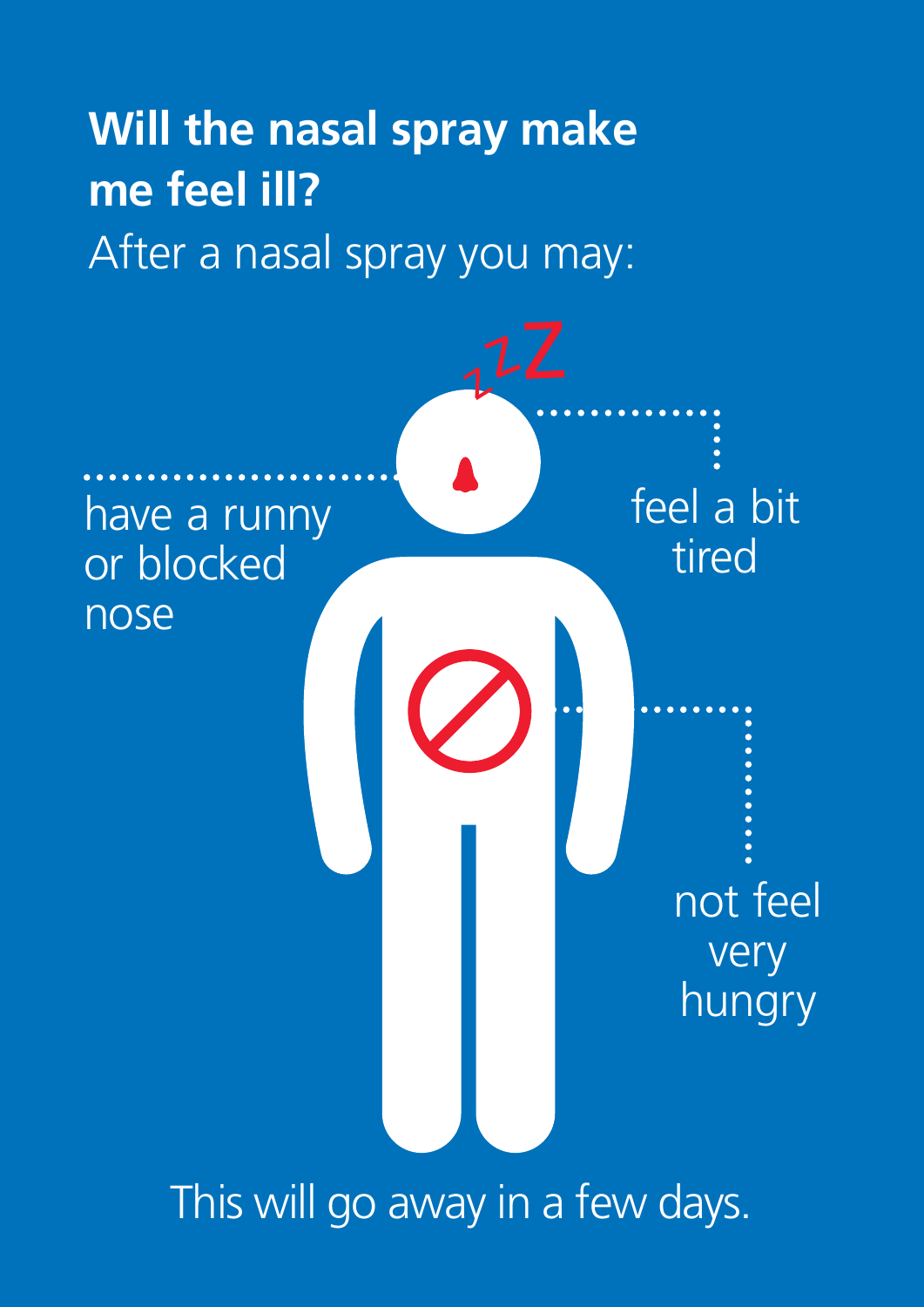## If you have any questions or want more information, talk to your school nurse.



You can also find information online at **[www.tinyurl.com/NHSfuinfo](http://www.tinyurl.com/NHSfluinfo)**